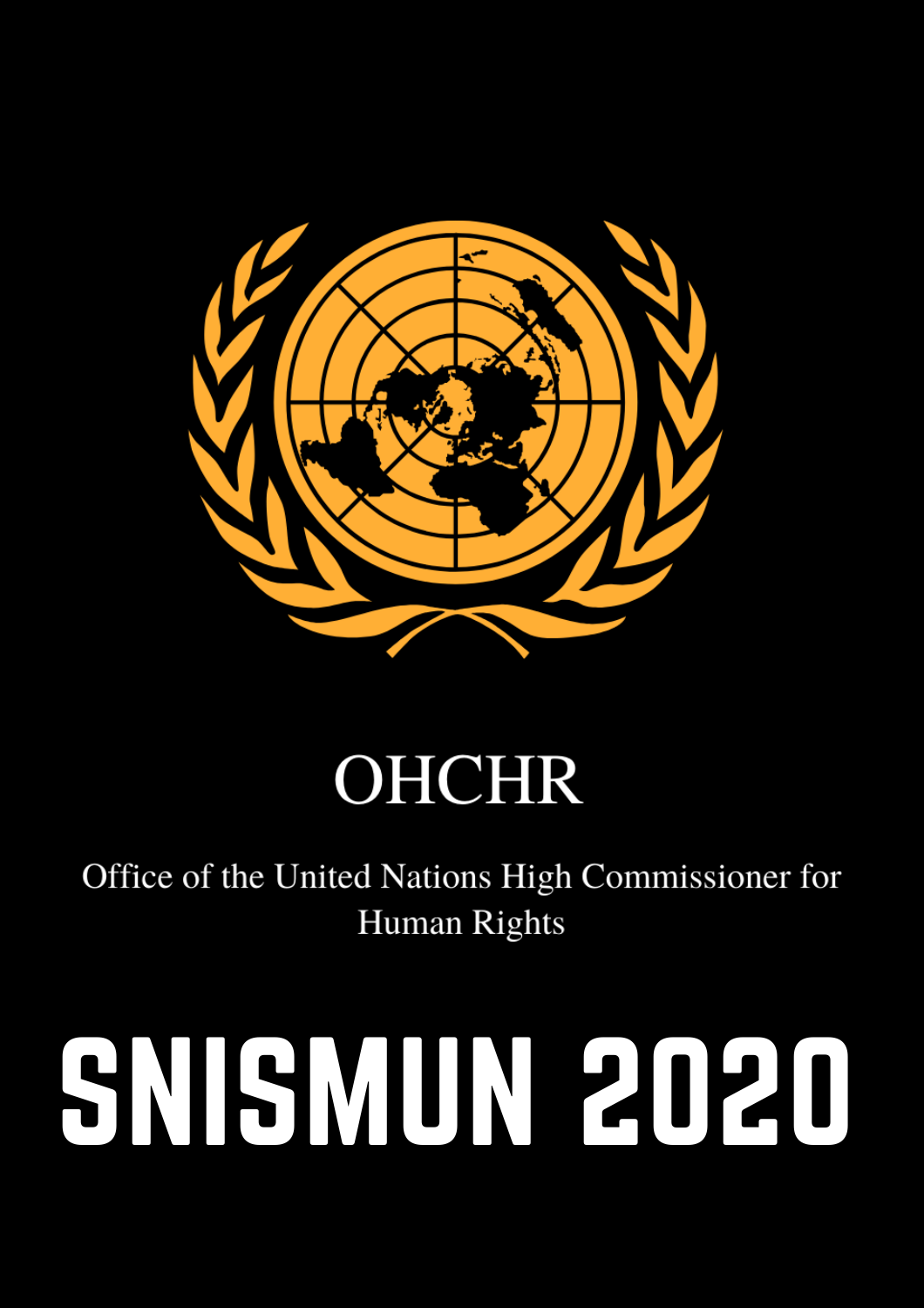

#### **UNITED NATIONS HUMAN RIGHTS** OFFICE OF THE HIGH COMMISSIONER

## Background Guide

Agenda: Discussing the Need for Humanitarian Assistance and Identifying Human Rights Violations in the Yemen Crisis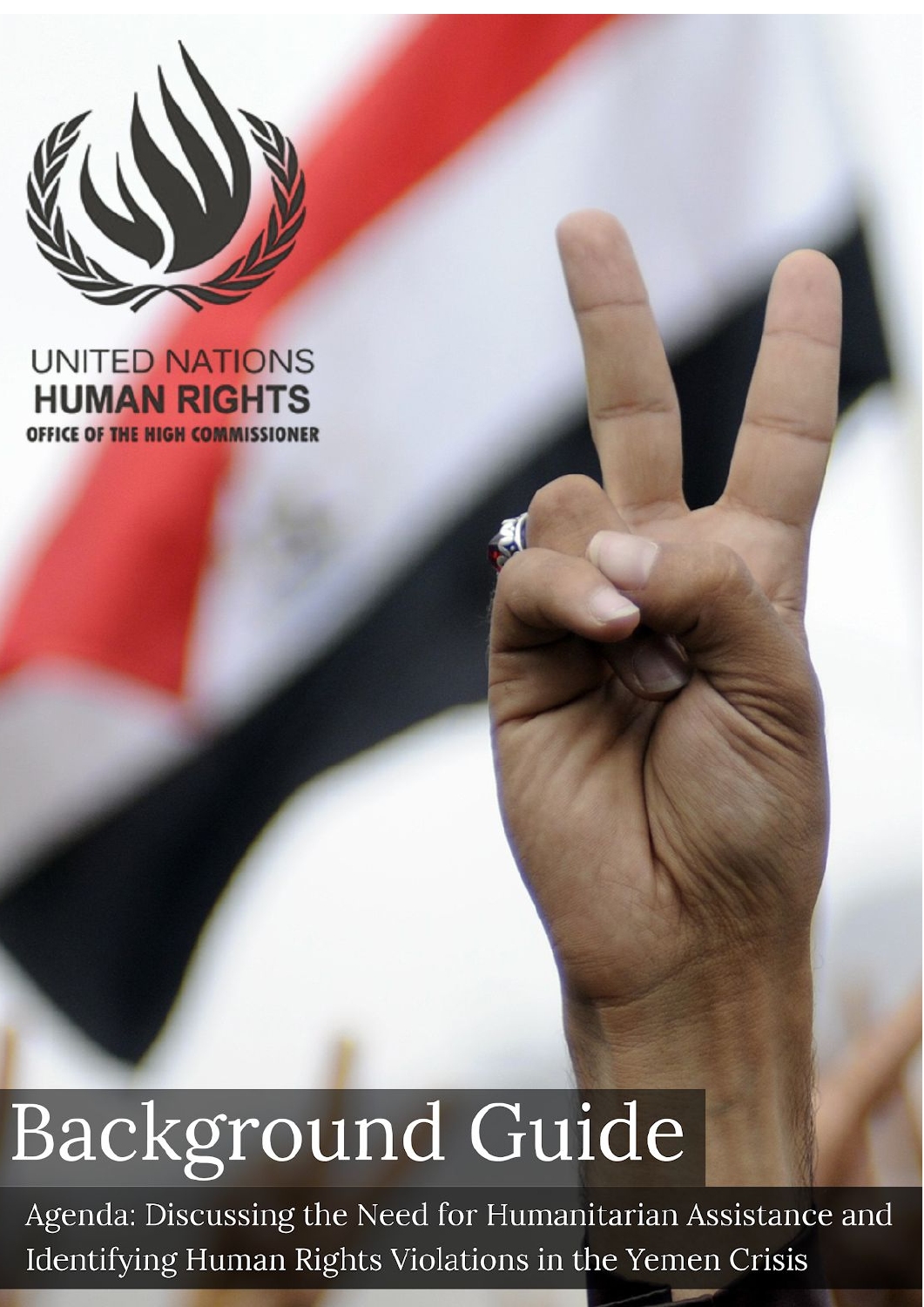#### **INDEX**

| Sl.No          | Topic                           |
|----------------|---------------------------------|
|                |                                 |
| 1              | Letter from the Executive Board |
| $\overline{2}$ | About OHCHR                     |
| 3              | Mandate                         |
| $\overline{4}$ | Yemen Crisis - Introduction     |
| 5              | War at the Cost of Human Life   |
| 6              | <b>OHCHR</b> in Yemen           |
| 7              | Conclusion                      |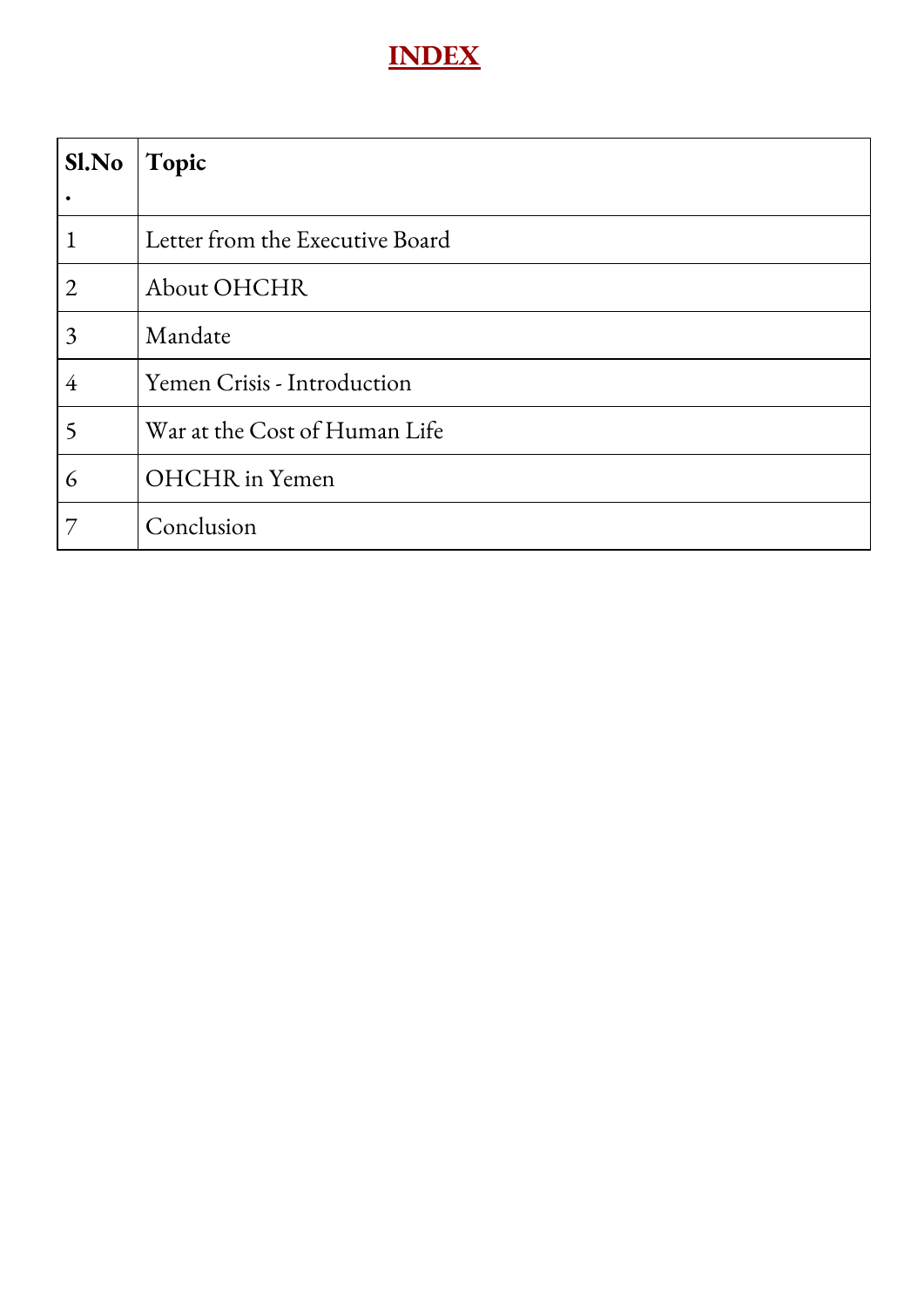#### **Letter from the Executive Board**

#### Greetings Delegates,

Welcome to the first edition of SNISMUN! It is our pleasure to have you in the Office of the High Commissioner for Human Rights to deliberate on issues primarily related to upholding the fundamental human rights every individual deserves.

The crisis in Yemen is the largest humanitarian crisis in the world, with more than 24 million people, some 80 per cent of the population, in need of humanitarian assistance. Over the years, the conflict in Yemen has considerably worsened with it' s already fragile economy now in a much grave condition and an ongoing famine. With COVID-19 now spreading rapidly, Yemen is facing an emergency within an emergency.

Hence, we call upon the delegates of the OHCHR to work towards the issues and take actions that emphasise the importance to curb the human rights violations of the millions of innocent lives caught in an armed conflict. We expect the delegates to come to a consensus by diplomatically deliberating on this issue and bring up pragmatic approaches for the same. Please note delegates that your foreign policies come into play significantly and hence strictly stick to your stance and policies throughout the conference. Also, this background guide is merely a brief on the whole agenda and acts as the base for individual research. Everything detailed and credible is expected from the side of the delegates, as we hope to hear rational debate from all. We look forward to hosting you all on 17th and 18th July 2020!

#### Regards

Co-Chairperson - Babhravee Goswami - [babhravee@gmail.com](mailto:babhravee@gmail.com) Co-Chairperson - Sanjith Harsha Kumar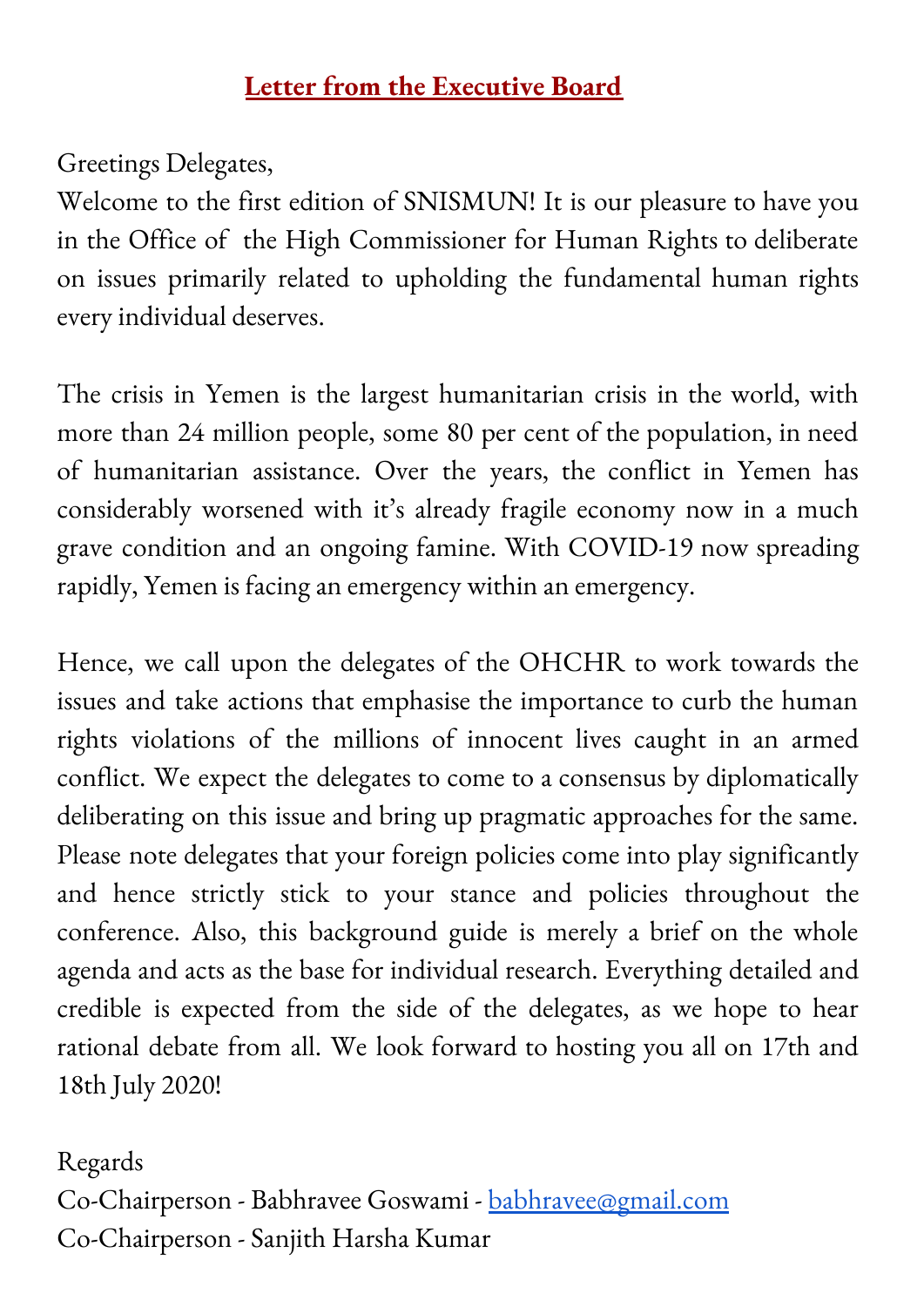#### **About OHCHR**

The Office of the High Commissioner for Human Rights (UN Human Rights) is the leading UN entity on human rights. The General Assembly entrusted both the High Commissioner and her Office with a unique mandate to promote and protect all human rights for all people. The United Nations human rights programme aims to ensure that the protection and enjoyment of human rights is a reality in the lives of all people. UN Human Rights also plays a crucial role in safeguarding the integrity of the three interconnected pillars of the United Nations – peace and security, human rights and development.

UN Human Rights provides assistance in the form of technical expertise and capacity-development in order to support the implementation of international human rights standards on the ground. It assists governments, which bear the primary responsibility for the protection of human rights, to fulfil their obligations and supports individuals to claim their rights. Moreover, it speaks out objectively on human rights violations. The High Commissioner for Human Rights is the principal human rights official of the United Nations. The High Commissioner heads OHCHR and spearheads the United Nations' human rights efforts.

#### **Mandate**

The Office of the High Commissioner for Human Rights (OHCHR) is mandated to promote and protect the enjoyment and full realization, by all people, of all rights established in the Charter of the United Nations and international human rights laws and treaties. OHCHR is guided in its work by the mandate provided by the General Assembly in resolution 48/141, the Charter of the United Nations, the Universal Declaration of Human Rights and subsequent human rights instruments, the Vienna Declaration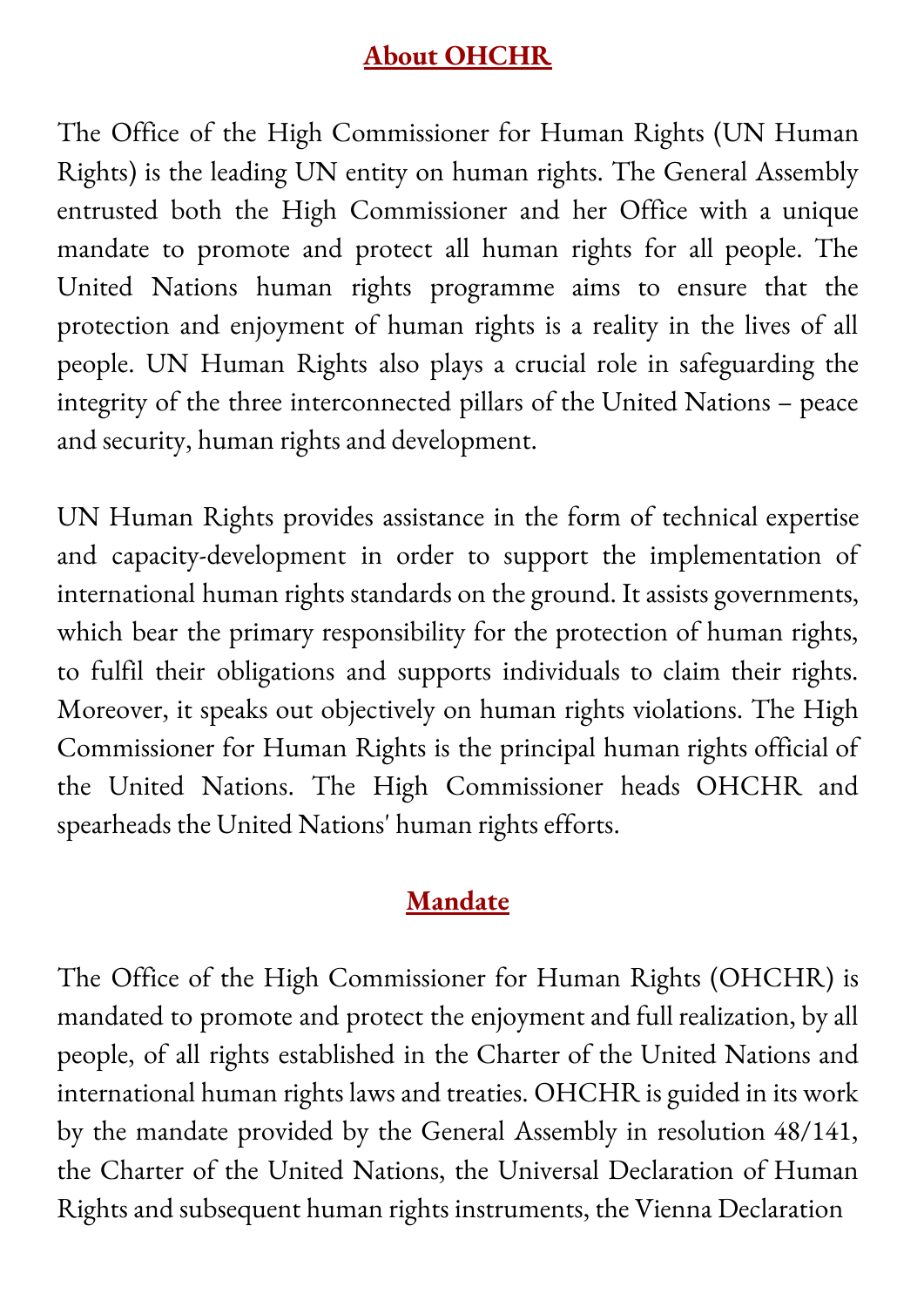and Programme of Action the 1993 World Conference on Human Rights, and the 2005 World Summit Outcome Document.

The mandate includes preventing human rights violations, securing respect for all human rights, promoting international cooperation to protect human rights, coordinating related activities throughout the United Nations, and strengthening and streamlining the United Nations system in the field of human rights. In addition to its mandated responsibilities, the Office leads efforts to integrate a human rights approach within all work carried out by United Nations agencies.

Operationally, OHCHR works with governments, legislatures, courts, national institutions, civil society, regional and international organizations, and the United Nations system to develop and strengthen capacity, particularly at the national level, for the protection of human rights in accordance with international norms.

Institutionally, OHCHR is committed to strengthening the United Nations human rights programme and to providing it with the highest quality support. OHCHR is committed to working closely with its United Nations partners to ensure that human rights form the bedrock of the work of the United Nations.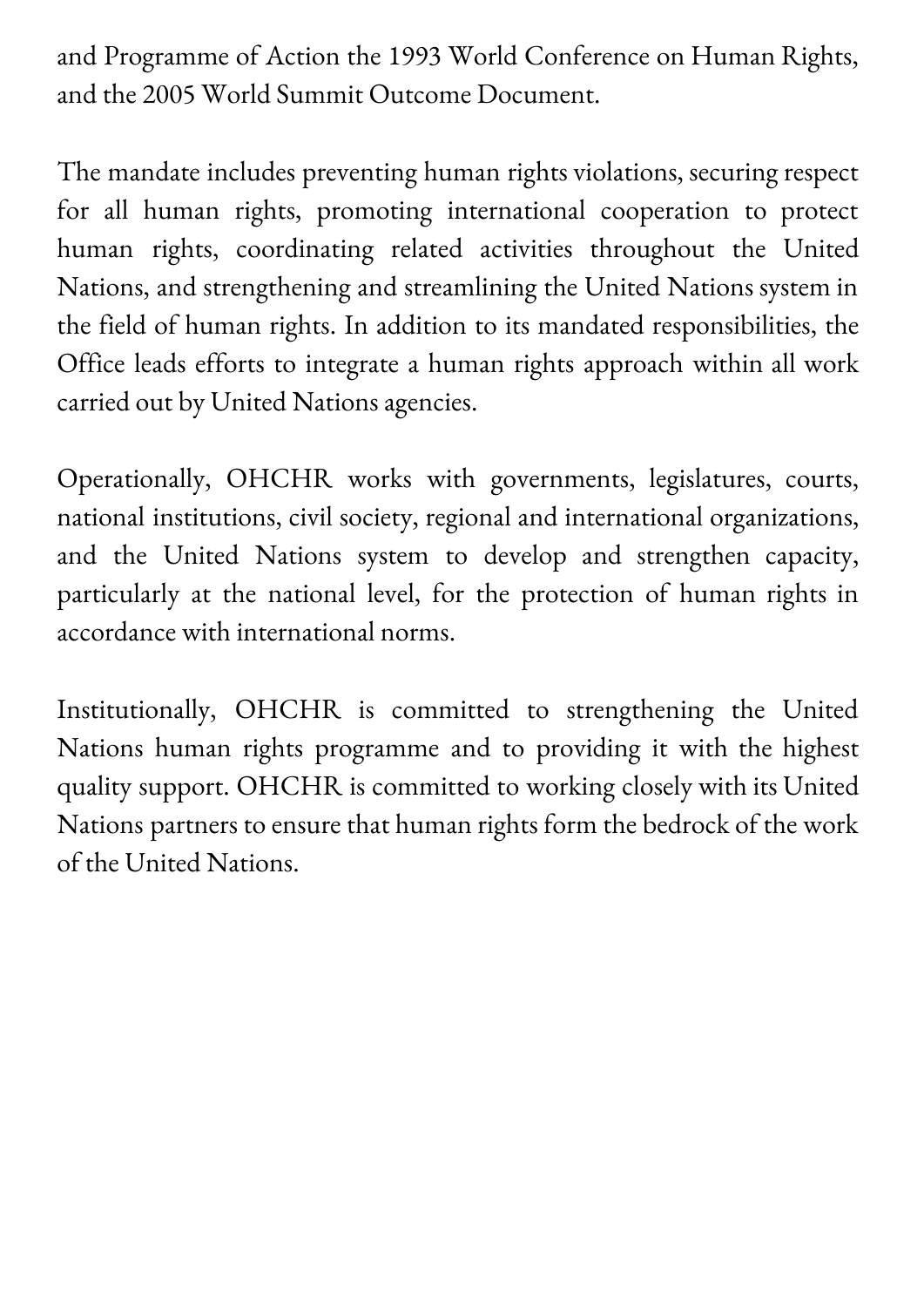#### **Yemen Crisis - Introduction**

The conflict has its roots in the failure of a political transition supposed to bring stability to Yemen following an Arab Spring uprising that forced its longtime authoritarian president, Ali Abdullah Saleh, to hand over power to his deputy, Abdrabbuh Mansour Hadi, in 2011. As president Mr Hadi struggled to deal with a variety of problems, including attacks by jihadists, a separatist movement in the south, the continuing loyalty of security personnel to Saleh, as well as corruption, unemployment and food insecurity, the state of the country further deteriorated.

The Houthi movement (known formally as Ansar Allah), which champions Yemen's Zaidi Shia Muslim minority and fought a series of rebellions against Saleh during the previous decade, took advantage of the new president's weakness by taking control of their northern heartland of Saada province and neighbouring areas. Disillusioned with the transition, many ordinary Yemenis - including Sunnis - supported the Houthis, and in late 2014 and early 2015 the rebels gradually took over the capital Sanaa.

The Houthis and security forces loyal to Saleh - who was thought to have backed his erstwhile enemies in a bid to regain power - then attempted to take control of the entire country, forcing Mr Hadi to flee abroad in March 2015. Alarmed by the rise of a group they believed to be backed militarily by regional Shia power Iran, Saudi Arabia and eight other mostly Sunni Arab states began an air campaign aimed at defeating the Houthis, ending Iranian influence in Yemen and restoring Mr Hadi's government. The coalition received logistical and intelligence support from the US, UK and France.

At the start of the war Saudi officials forecast that it would last only a few weeks. But four years of military stalemate have followed. Coalition ground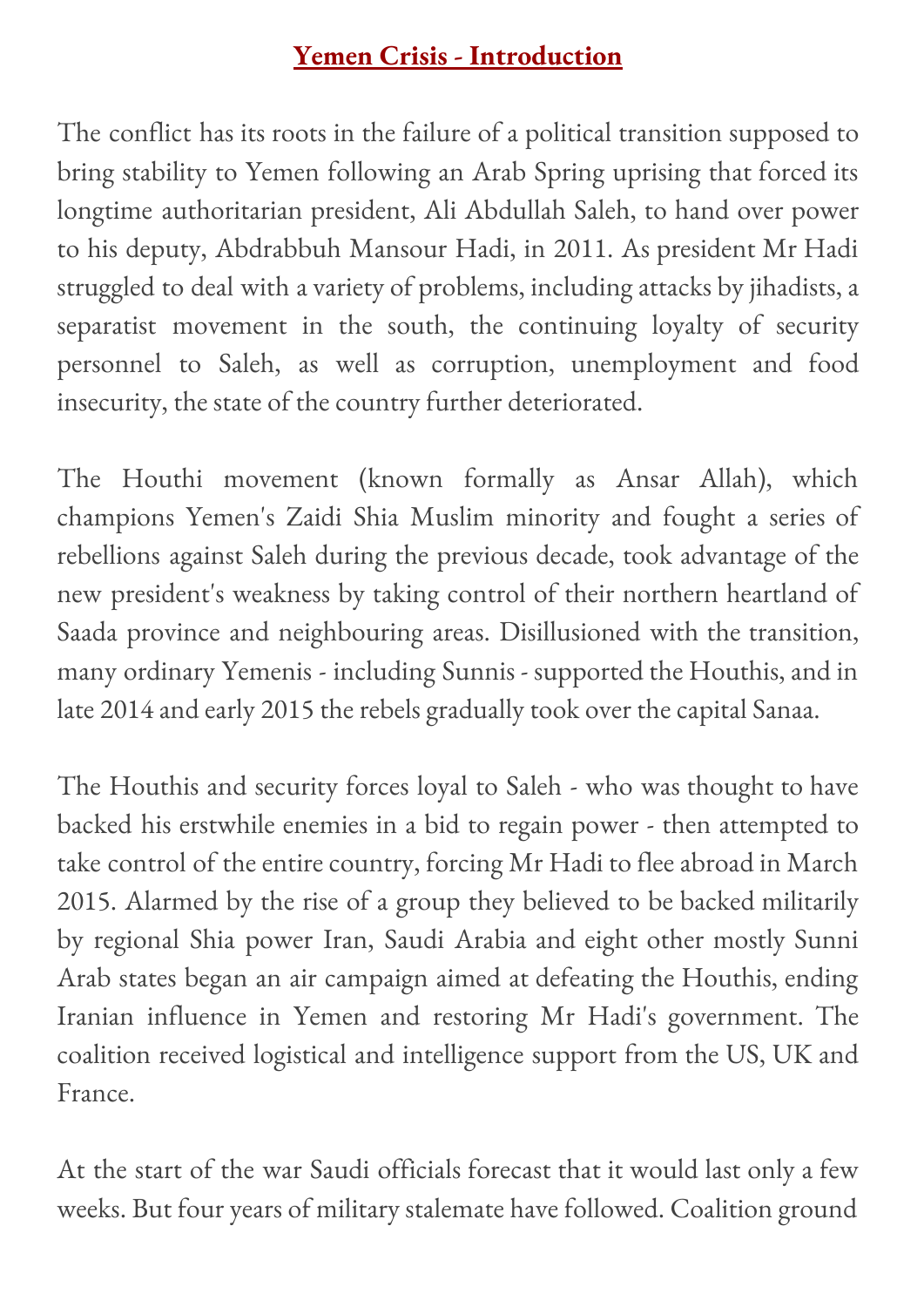troops landed in the southern port city of Aden in August 2015 and helped drive the Houthis and their allies out of much of the south over the next few months. The launch of a ballistic missile towards Riyadh in November 2017 prompted the Saudi-led coalition to tighten its blockade of Yemen. The alliance between the Houthis and Ali Abdullah Saleh also collapsed in November 2017 following deadly clashes over control of Sanaa's biggest mosque. Houthi fighters launched an operation to take full control of the capital and Saleh was killed.

In June 2018, the coalition attempted to break the deadlock on the battlefield by launching a major offensive to capture from the Houthis the Red Sea city of Hudaydah, whose port is the principal lifeline for almost two thirds of Yemen's population. The UN warned that the port's destruction would constitute a "tipping point" beyond which it was going to be impossible to avert massive loss of life due to famine.

In July 2019, the United Arab Emirates (UAE), a key ally of Saudi Arabia in the war, facing international criticism of its conduct, announced a withdrawal of its forces from Yemen. In August 2019, clashes occurred between Yemeni government and STC forces, with the UAE carrying out airstrikes in support of the STC. Across the country, civilians suffer from a lack of basic services, a spiraling economic crisis, abusive local security forces, and broken governance, health, education, and judicial systems. In January 2020 there was a sudden escalation in hostilities between the Houthis and coalition-led forces, with fighting on several front lines, missile strikes and air raids. In April 2020, the STC declared self-rule in Aden, breaking a peace deal signed with the internationally recognised government, saying it would govern the port city and southern provinces. Saudi Arabia announced a unilateral ceasefire the same month due to Covid pandemic but the Houthis rejected it, demanding the lifting of air and sea blockades in Sanaa and Hudaydah.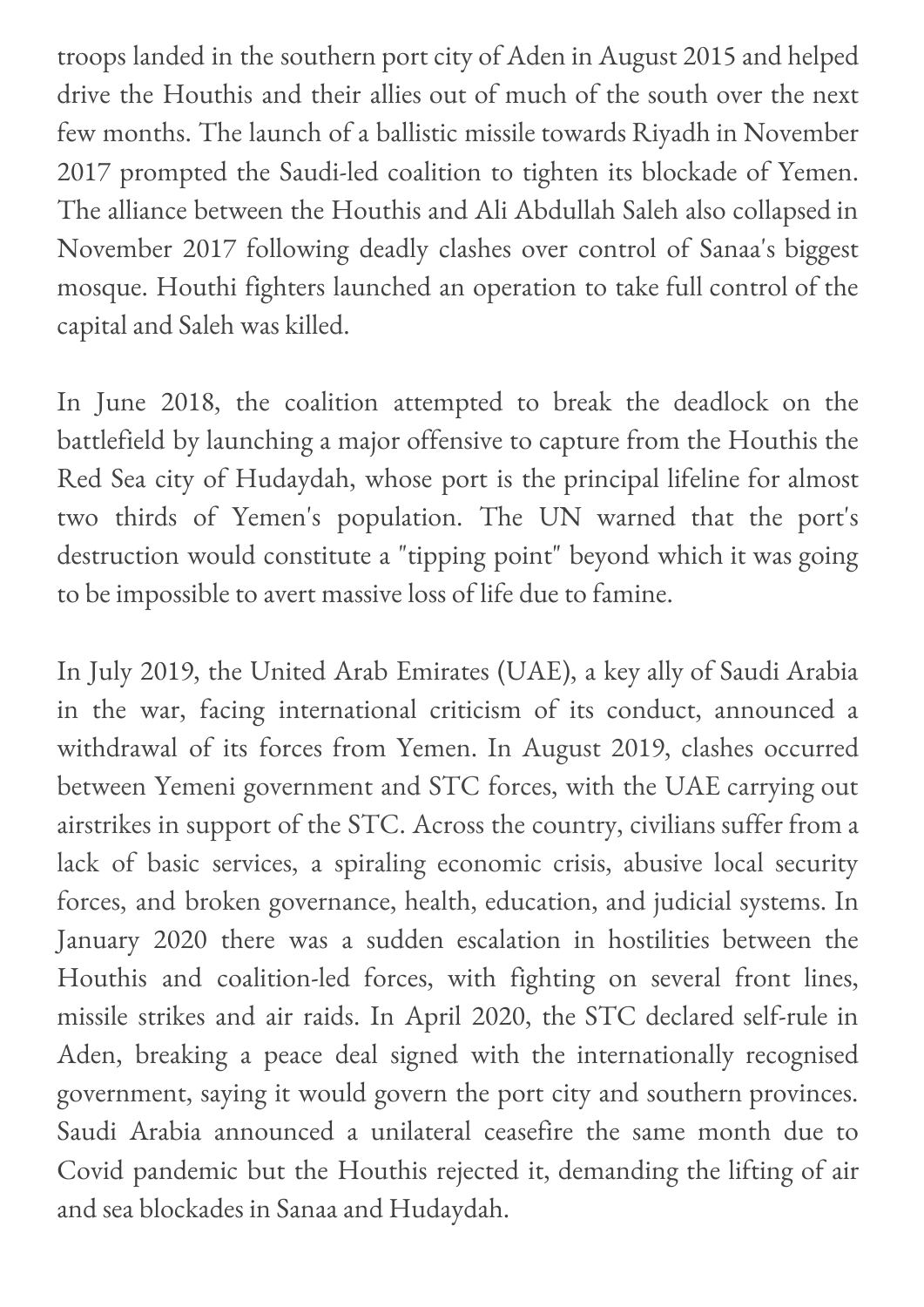#### **War at the Cost of Human Life**

The armed conflict in Yemen has resulted in the largest humanitarian crisis in the world; parties to the conflict have killed and injured thousands of Yemeni civilians. According to the Yemen Data Project, more than 17,500 civilians were killed and injured since 2015, and a quarter of all civilians killed in air raids were women and children. More than 20 million people in Yemen are experiencing food insecurity; 10 million of them are at risk of famine.

Yemen' s economy, already fragile prior to the conflict, has been gravely affected. Hundreds of thousands of families no longer have a steady source of income, and many public servants have not received a regular salary in several years. The country ' s broken economy has worsened the humanitarian crisis. Coalition and Houthi forces have harassed, threatened, and attacked Yemeni activists and journalists. Houthi forces, government-affiliated forces, and the UAE and UAE-backed Yemeni forces have arbitrarily detained and forcibly disappeared scores of people. Houthi forces have taken hostages.

Houthi forces have repeatedly fired artillery indiscriminately into Yemeni cities such as Taizz and Hodeida, as well as launched indiscriminate ballistic missiles into Saudi Arabia, including Riyadh' s international airport. Some of these attacks may amount to war crimes. Since September 2014, all parties to the conflict have used child soldiers under 18, including some under the age of 15, according to a 2019 UN Group of Eminent International and Regional Experts on Yemen report in 2019. Houthi forces, the Yemeni government, the UAE, Saudi Arabia, and different UAE and Saudi-backed Yemeni armed groups have arbitrarily detained people, including children, abused detainees and held them in poor conditions, and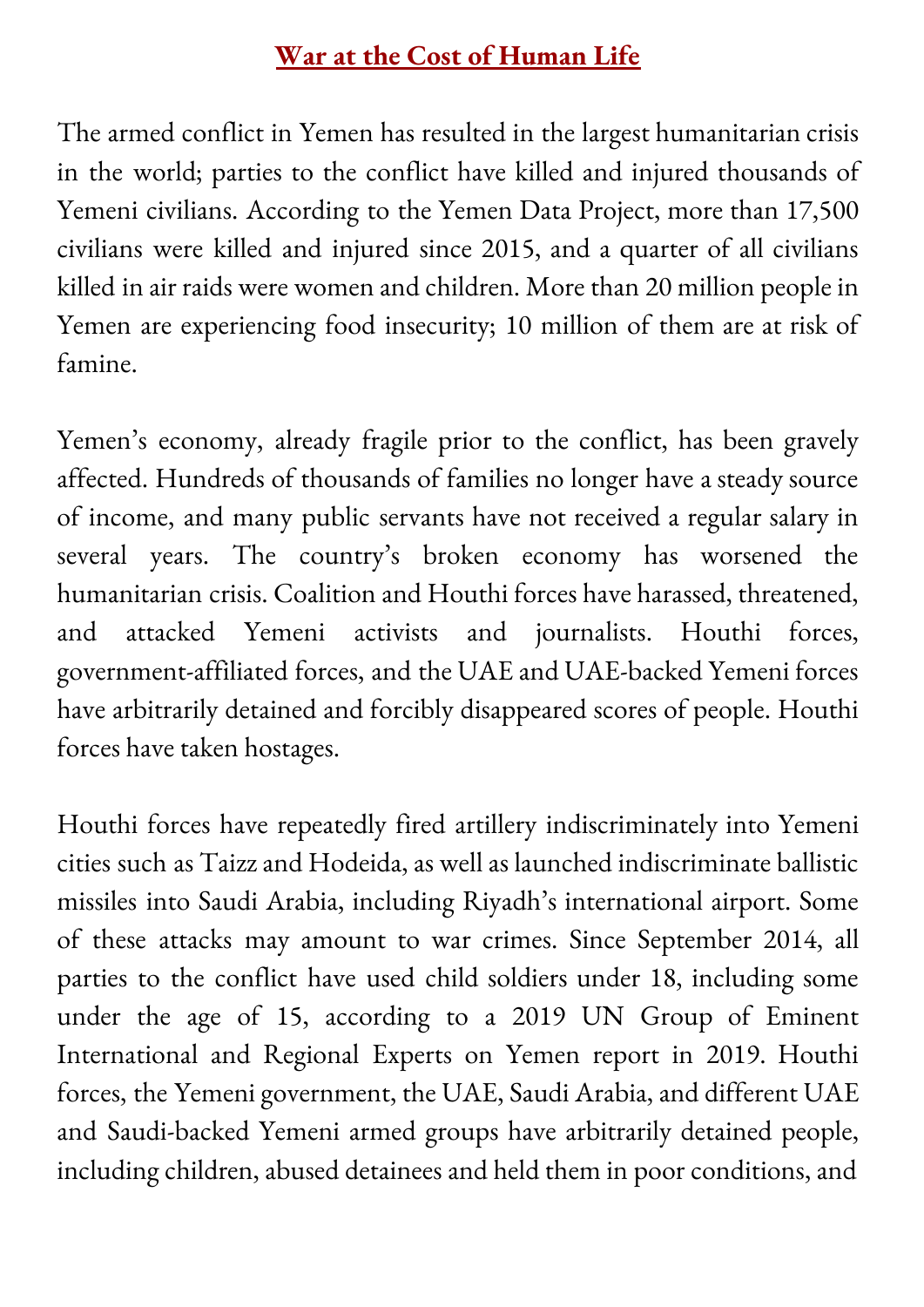abducted or forcibly disappeared people perceived to be political opponents or security threats.

According to a 2015 OHCHR report, Yemen essentially depends on commercial food and fuel imports to meet the basic needs of the population. More than 90 percent of food is imported. At the end of the period under review, approximately 12.3 million people – about half the country ' s population – suffered to some degree from food insecurity. Furthermore, as much as 80 per cent of the population relies on some form of assistance to maintain access to safe drinking water and sanitation.Severe import restrictions, caused mainly by the naval blockade imposed by the coalition forces during the conflict, have also aggravated the humanitarian situation, resulting in fuel scarcity, which adversely affects the distribution of food and water, as well as the functionality of hospitals.

Yemen is a party to seven of the nine core international human rights treaties and to the two Optional Protocols to the Convention on the Rights of the Child. Despite approval by the Cabinet, the Parliament has yet to approve the ratification of a number of human rights instruments, namely, the International Convention for the Protection of All Persons from Enforced Disappearance, the Rome Statute of the International Criminal Court, the Optional Protocol to the Convention against Torture and Other Cruel, Inhuman or Degrading Treatment or Punishment, and the Protocol to Prevent, Suppress and Punish Trafficking in Persons, Especially Women and Children, supplementing the United Nations Convention against Transnational Organized Crime.

Yemen is a party to all four Geneva Conventions of 12 August 1949 and to Additional Protocols I and II thereto, and to the Convention on Prohibitions or Restrictions on the Use of Certain Conventional Weapons Which May Be Deemed to Be Excessively Injurious or to Have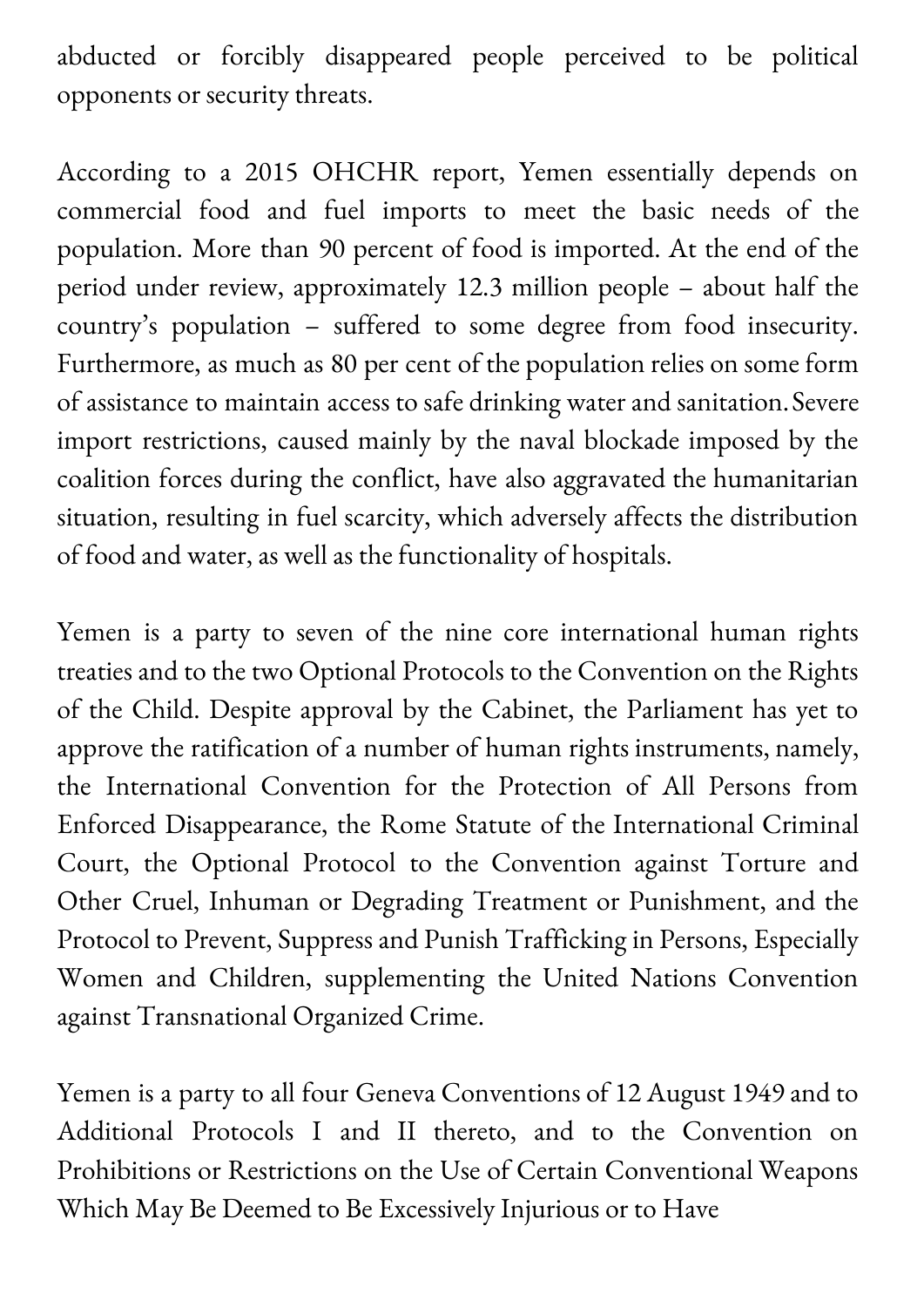Indiscriminate Effects. Yemen is also bound by customary international law, including customary international humanitarian law and customary international human rights law.

As a State party to the above-mentioned conventions, Yemen is legally bound to respect, protect and fulfil the human rights of those within its jurisdiction. In addition, all parties to the conflict in Yemen, including Saudi Arabia and other members of the coalition, are obliged to respect the applicable rules of international humanitarian law. These include the obligations to respect the principles of distinction and proportionality, and to take all feasible precautions to protect the civilian population. Civilians and civilian objectives are protected from attack. Hospitals, schools and religious sites are also subject to heightened protections, and attacks on them have an impact on peoples ' enjoyment of their rights, including to health, education and freedom of religion. Parties to the conflict must also allow and facilitate rapid and unimpeded passage of impartial humanitarian relief for civilians in need. It is important to recall that a situation of armed conflict does not exempt any State from its human rights obligations. While non-State actors cannot formally become parties to international human rights treaties, non-State actors that exercise government-like functions and de facto control over a territory are increasingly considered to be bound by international human rights obligations when their conduct affects the human rights of the individuals under their control.

Progress in setting up accountability and transitional justice mechanisms has been severely hampered by instability and violence. Throughout the period under review, governance and security continues to be affected, a situation compounded by the ongoing denial of social equity and justice, and a lack of basic services. In 2014, the draft law on transitional justice and national reconciliation was further amended to bring it into line with the outcomes of the National Dialogue Conference. The final draft did not,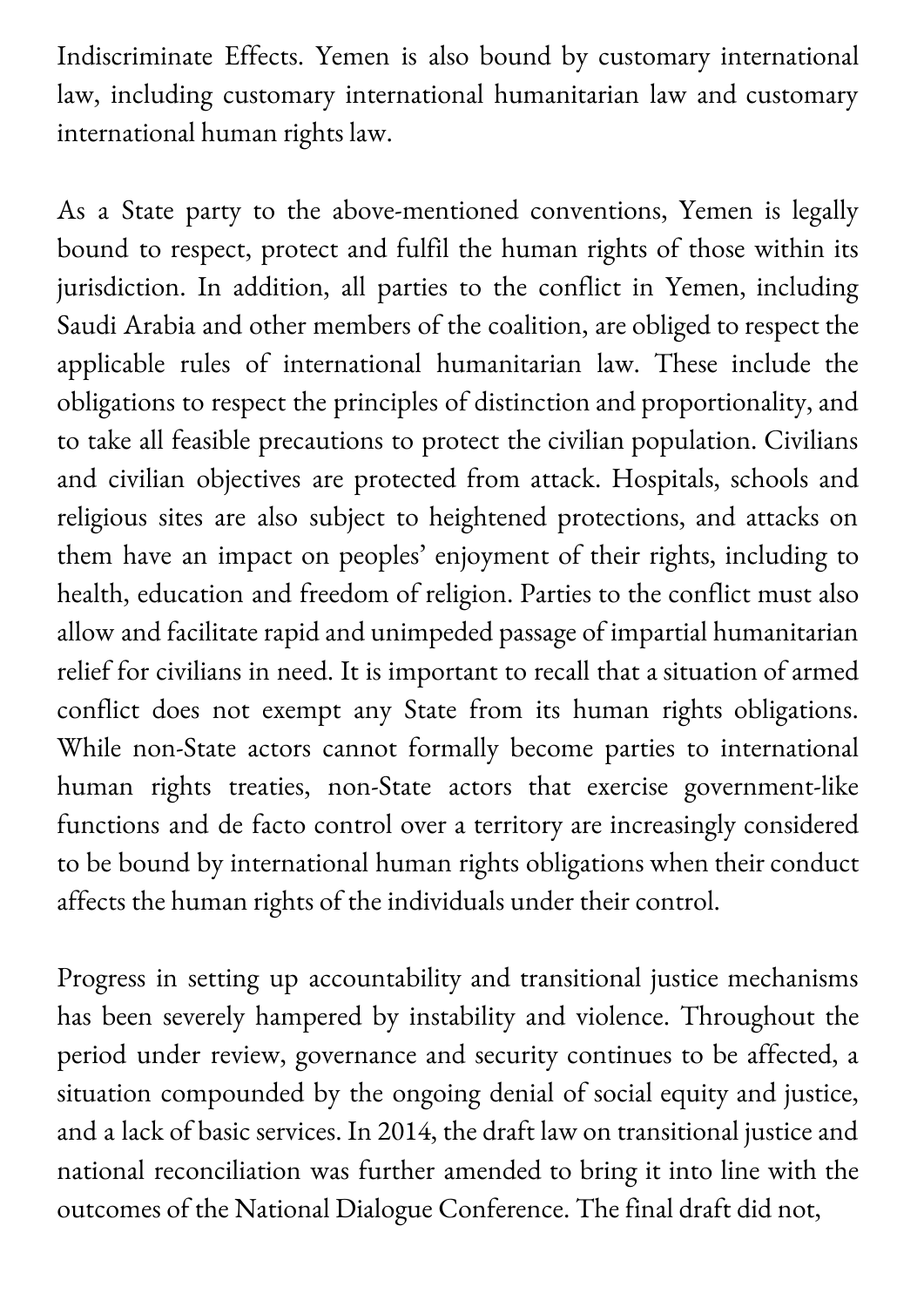however, include any provisions on accountability and therefore did not comply with international norms and standards. It sought rather to further strengthen immunities for high officials and to establish a mandate for a transitional justice commission. As the end of the period under review, the draft law had not been adopted.

#### **OHCHR in Yemen**

Following the escalation of violence and the evacuation of international personnel from Sana ' a, OHCHR was forced to interrupt a number of technical assistance activities, and to shift its focus to monitoring and documenting violations of international human rights law and international humanitarian law. Since establishing its first presence in March 2012, OHCHR Yemen provides technical assistance and support to relevant Government institutions and civil society organizations on matters related to transitional justice, the judiciary sector, civil and political rights, women and children' s rights, the rights of the marginalized communities, right to development, economic, social and cultural rights. OHCHR Yemen aims to build and strengthen existing national capacities for the promotion and protection of human rights, in cooperation with other UN agencies and other entities. It has built trust and a strong network with key government institutions and civil society organizations.

OHCHR established a monitoring, documentation and investigation mechanism through the deployment of monitors in conflict-affected areas. In addition, a series of training workshops on monitoring and reporting human rights violations were conducted for the benefit of members of the Protection Cluster and national non-governmental organizations. During the period under review, OHCHR human rights monitoring and documentation formed the basis of its advocacy and by other United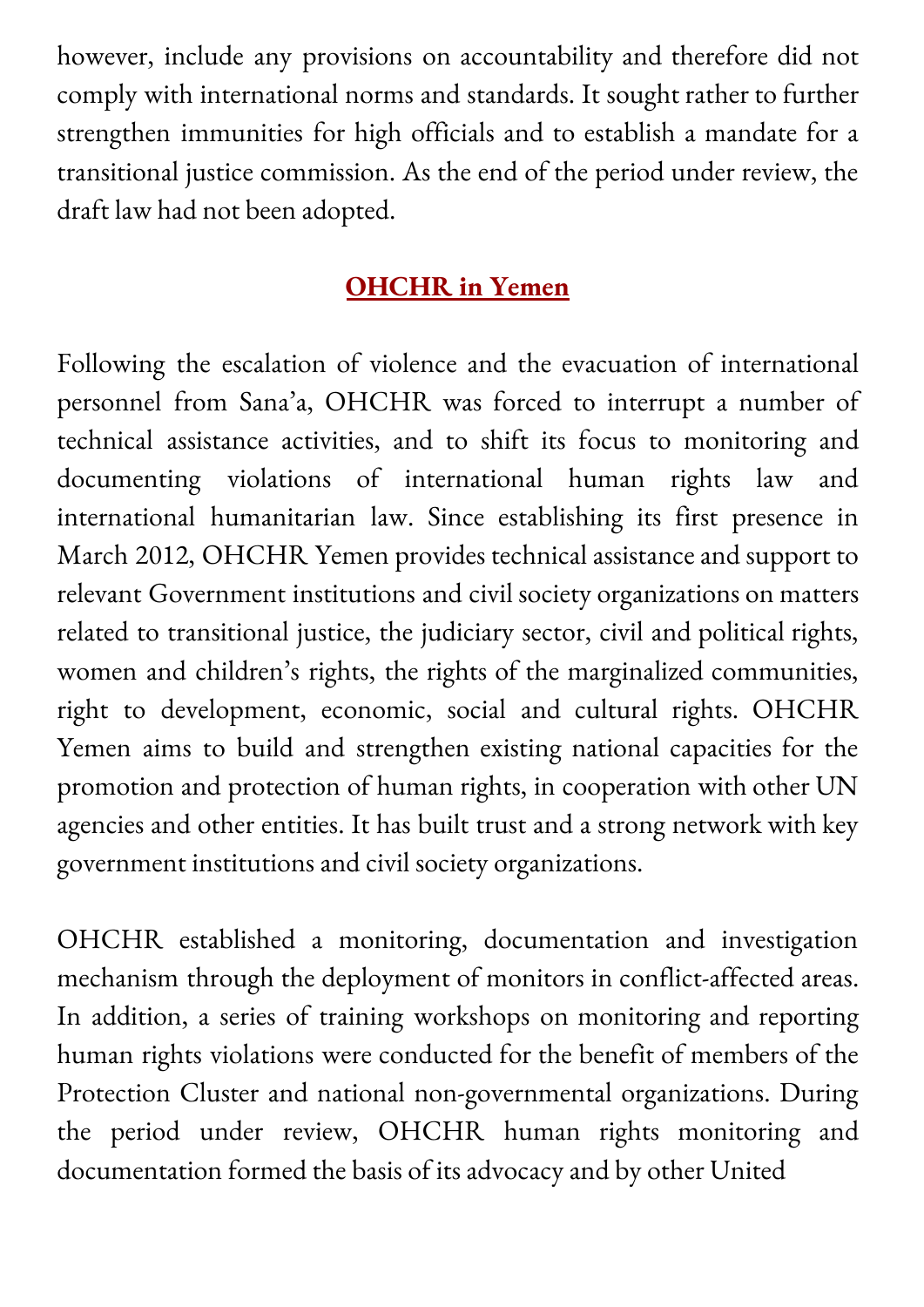Nations entities regarding alleged violations of international humanitarian law and international human rights law in Yemen.

Furthermore, OHCHR and the United Nations Development Programme (UNDP) facilitated workshops aimed at empowering civil society organizations that had been engaged in data collection relevant for the work of the Land and Dismissals Commissions. OHCHR and UNDP also worked jointly to provide capacity-building to Government officials and civil society across the country in the implementation of the recommendations received by Yemen during the universal periodic review. Government sectors consequently included pertinent review recommendations in their respective operational plans. Moreover, OHCHR and UNDP supported the Government in establishing a national human rights institution. Before the hostilities spread to Sana ' a in September 2014, OHCHR was working with the Government on various technical assistance projects, some of which were subsequently postponed owing to security challenges. OHCHR and UNDP has provided technical assistance to the Ministry of Human Rights with a view to developing a national human rights strategy. A document outlining the basis for the strategy was developed in consultation with civil society and relevant government bodies. The strategy describes action to be undertaken by the Government, building upon the outcomes of the National Dialogue Conference and universal periodic review and treaty body recommendations.

The information reported till now by OHCHR in Yemen has continued to monitor the situation closely despite the security-related challenges, and while having to relocate its international staff members to Amman intermittently since May 2014. The stringent security restrictions and the intensification of the conflict have required serious limitations to access to the areas where people have been most affected by the violence. As a result,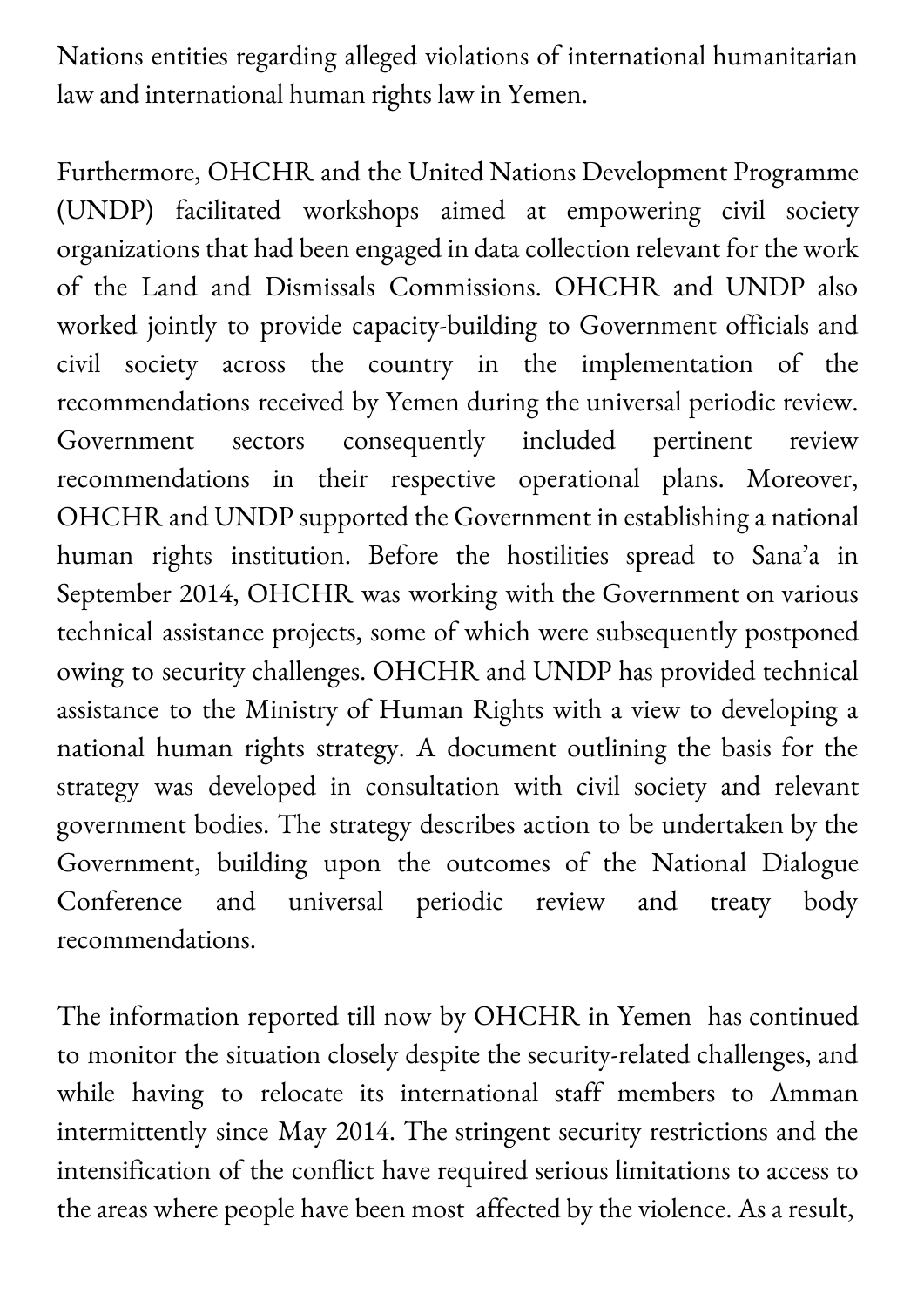it has become a challenge for the OHCHR to verify the vast majority of allegations of human rights violations and abuses or violations of humanitarian law that had been reported in relation to the ongoing conflict.

#### **Conclusion**

Millions of Yemenis are hungrier, sicker and more vulnerable for years now, pushing an ever-greater number of people into reliance on humanitarian assistance. Humanitarian needs are most acute in governorates that have been most affected by conflict, including Taizz, Al Hudaydah and Sa ' ada governorates. More than 60 per cent of people in these governorates are in acute need of humanitarian assistance. More than a quarter of all children are out of school, and civil servants and pensioners in northern Yemen have not been paid salaries and bursaries for years. Humanitarian partners have been increasingly stretching to fill some of these gaps to ensure continuity of essential services. Humanitarian response is increasingly becoming the only lifeline for millions of Yemenis. Hence, further emphasis on the vulnerability of Yemen and the continuous escalation of conflict, needs to be deliberated upon to take concrete actions to uphold the human rights the millions have been deprived of.

#### **QARMA (Questions A Resolution Must Answer)**

- 1. How can bodies with discretionary jurisdictional powers be set up to tackle issues at a local level?
- 2. Should Yemen be provided with developmental aid? How can it be ensured that it is not misused by non-state organisations or any authorities?
- 3. How can Covid-19 be mitigated in such a conflict-affected region?